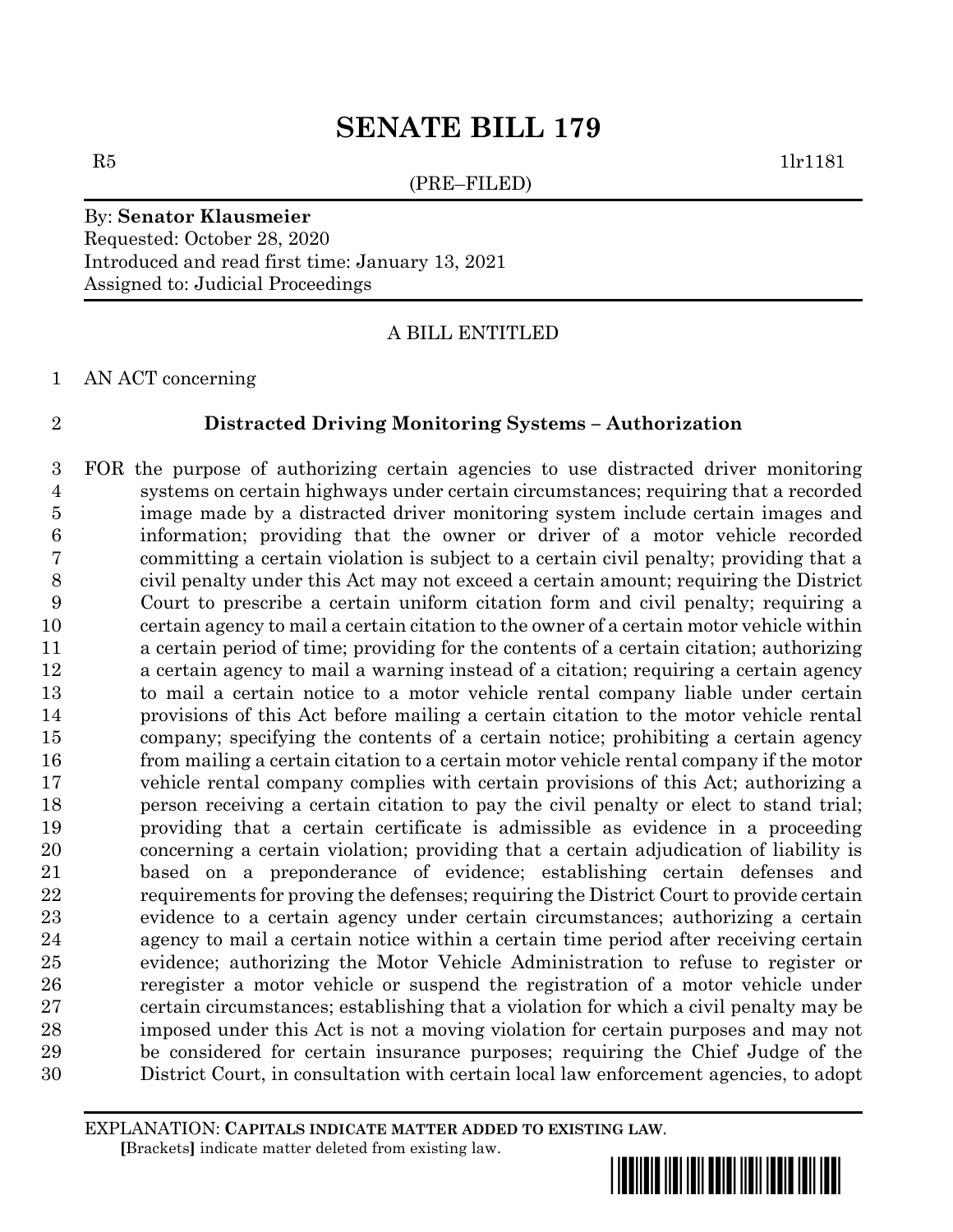certain procedures; providing for the distribution of revenues collected as a result of violations recorded by a distracted driver monitoring system; providing that a proceeding for a certain violation recorded by a distracted driver monitoring system is under the exclusive original jurisdiction of the District Court; providing that a recorded image of a motor vehicle produced by a distracted driver monitoring system is admissible in a certain proceeding under certain circumstances; requiring civil citations issued under this Act to be administered and processed in coordination with the District Court; prohibiting a certain contractor fee from being based on the number of citations issued or paid; prohibiting a certain person from displaying, sending, transmitting, or otherwise sharing a certain image or video unless the image or video has been edited in a certain manner, subject to a certain exception; establishing a certain penalty; defining certain terms; making conforming and stylistic changes; and generally relating to the use of distracted driver monitoring systems to enforce offenses relating to distracted driving.

- BY repealing and reenacting, with amendments,
- Article Courts and Judicial Proceedings
- Section 4–401(13), 7–302(e)(1) through (3) and (4)(i), and 10–311
- Annotated Code of Maryland
- (2020 Replacement Volume)
- BY repealing and reenacting, without amendments,
- Article Transportation
- Section 21–1124(c), 21–1124.1(b), and 21–1124.2(c) and (d)
- Annotated Code of Maryland
- (2020 Replacement Volume)
- BY adding to
- Article Transportation
- Section 21–1124.4
- Annotated Code of Maryland
- (2020 Replacement Volume)

## SECTION 1. BE IT ENACTED BY THE GENERAL ASSEMBLY OF MARYLAND, That the Laws of Maryland read as follows:

# **Article – Courts and Judicial Proceedings**

4–401.

 Except as provided in § 4–402 of this subtitle, and subject to the venue provisions of Title 6 of this article, the District Court has exclusive original civil jurisdiction in:

 (13) A proceeding for a civil infraction under § 21–202.1, § 21–704.1, § 21–706.1, § 21–809, § 21–810, **§ 21–1124.4,** or § 24–111.3 of the Transportation Article or § 10–112 of the Criminal Law Article;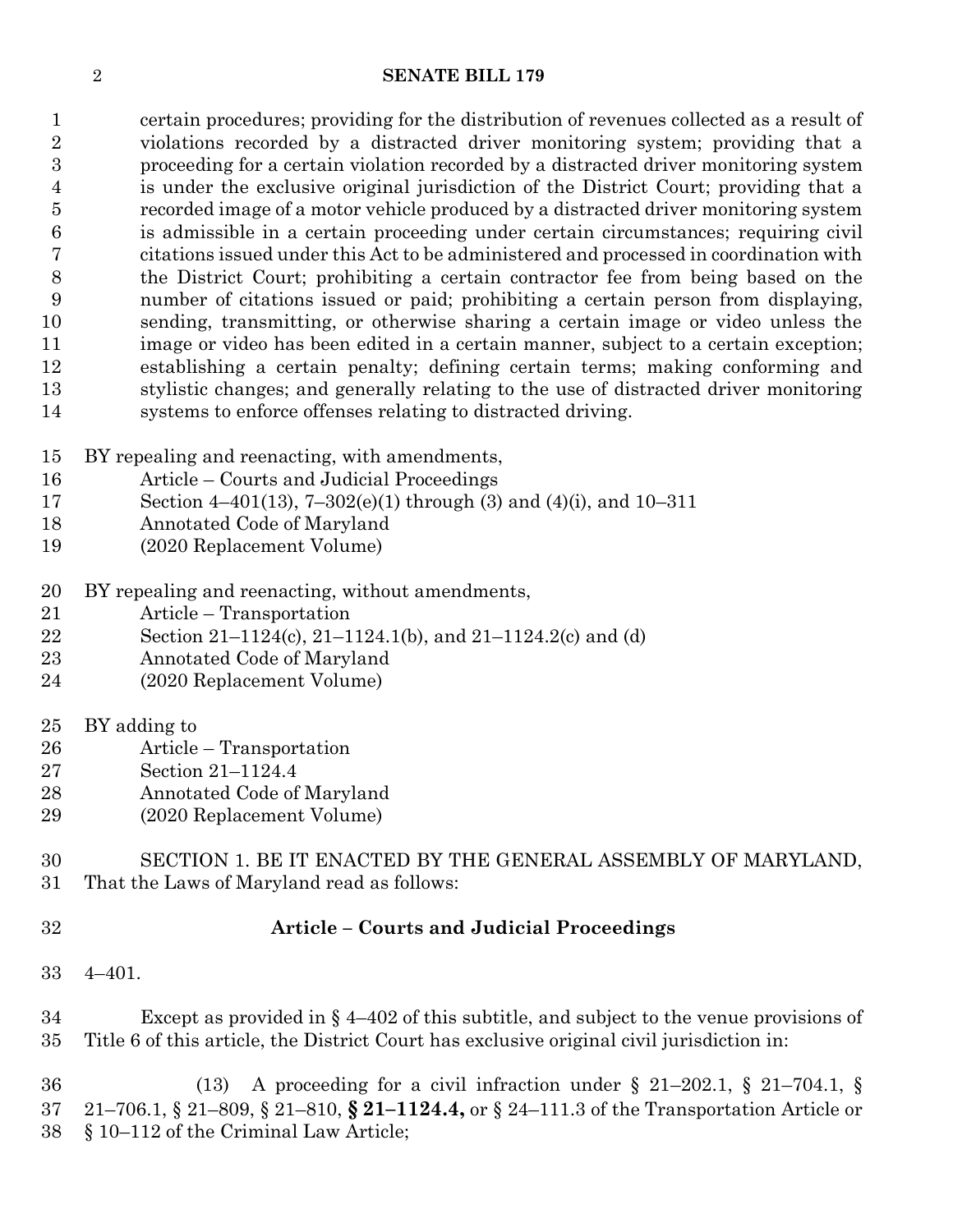7–302.

 (e) (1) **(I)** A citation issued pursuant to § 21–202.1, § 21–706.1, § 21–809, § 21–810, **§ 21–1124.4,** or § 24–111.3 of the Transportation Article shall provide that the person receiving the citation may elect to stand trial by notifying the issuing agency of the person's intention to stand trial at least 5 days prior to the date of payment as set forth in the citation.

 **(II)** On receipt of the notice to stand trial, the agency shall forward to the District Court having venue a copy of the citation and a copy of the notice from the person who received the citation indicating the person's intention to stand trial.

 **(III)** On receipt thereof, the District Court shall schedule the case for trial and notify the defendant of the trial date under procedures adopted by the Chief Judge of the District Court.

 (2) **(I)** A citation issued as the result of a vehicle height monitoring system, a traffic control signal monitoring system, **[**or**]** a speed monitoring system, including a work zone speed control system, **OR A DISTRACTED DRIVER MONITORING SYSTEM** controlled by a political subdivision or a school bus monitoring camera shall provide that, in an uncontested case, the penalty shall be paid directly to that political subdivision.

 **(II)** A citation issued as the result of a traffic control signal monitoring system or a work zone speed control system controlled by a State agency, or as a result of a vehicle height monitoring system, a traffic control signal monitoring system, a speed monitoring system, **A DISTRACTED DRIVER MONITORING SYSTEM,** or a school bus monitoring camera in a case contested in District Court, shall provide that the penalty shall be paid directly to the District Court.

 (3) Civil penalties resulting from citations issued using a vehicle height monitoring system, traffic control signal monitoring system, speed monitoring system, work zone speed control system, **DISTRACTED DRIVER MONITORING SYSTEM,** or school bus monitoring camera that are collected by the District Court shall be collected in 29 accordance with subsection (a) of this section and distributed in accordance with  $\S 12-118$ of the Transportation Article.

 (4) (i) From the fines collected by a political subdivision as a result of violations enforced by speed monitoring systems**, DISTRACTED DRIVER MONITORING SYSTEMS,** or school bus monitoring cameras, a political subdivision:

 1. May recover the costs of implementing and administering the speed monitoring systems**, DISTRACTED DRIVER MONITORING SYSTEMS,** or school bus monitoring cameras; and

- 
- 2. Subject to subparagraphs (ii) and (iii) of this paragraph,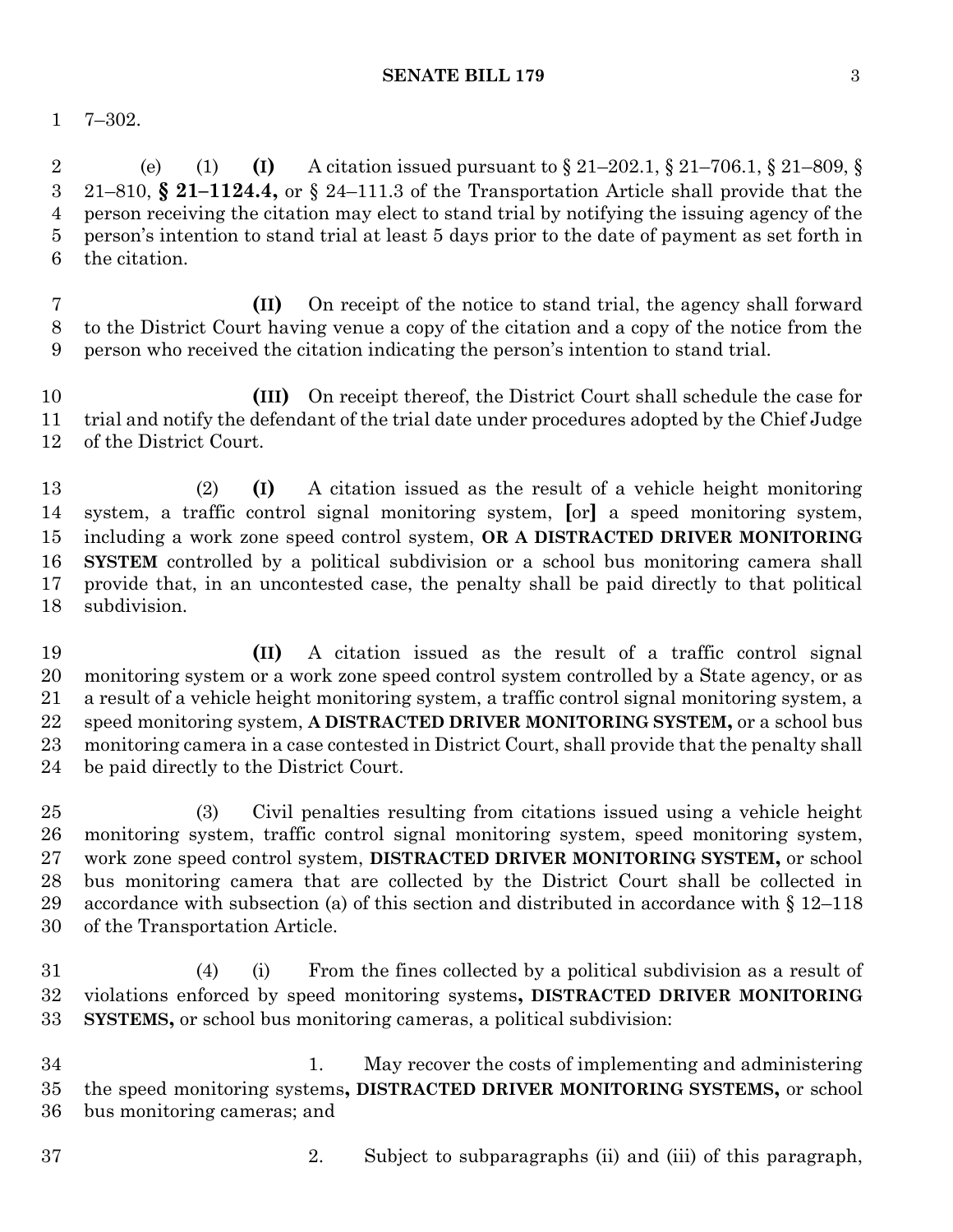may spend any remaining balance solely for public safety purposes, including pedestrian safety programs.

10–311.

 (a) A recorded image of a motor vehicle produced by a traffic control signal monitoring system in accordance with § 21–202.1 of the Transportation Article is admissible in a proceeding concerning a civil citation issued under that section for a violation of § 21–202(h) of the Transportation Article without authentication.

 (b) A recorded image of a motor vehicle produced by a speed monitoring system in accordance with § 21–809 or § 21–810 of the Transportation Article is admissible in a proceeding concerning a civil citation issued under that section for a violation of Title 21, Subtitle 8 of the Transportation Article without authentication.

 (c) A recorded image of a motor vehicle produced by a school bus monitoring camera in accordance with § 21–706.1 of the Transportation Article is admissible in a proceeding concerning a civil citation issued under that section for a violation of § 21–706 of the Transportation Article without authentication.

 (d) **A RECORDED IMAGE OF A MOTOR VEHICLE PRODUCED BY A DISTRACTED DRIVER MONITORING SYSTEM IN ACCORDANCE WITH § 21–1124.4 OF THE TRANSPORTATION ARTICLE IS ADMISSIBLE IN A PROCEEDING CONCERNING A CIVIL CITATION ISSUED UNDER THAT SECTION FOR A VIOLATION OF § 21–1124, § 21–1124.1, OR § 21–1124.2 OF THE TRANSPORTATION ARTICLE WITHOUT AUTHENTICATION.**

 **(E)** A recorded image of a motor vehicle produced by a vehicle height monitoring system in accordance with § 24–111.3 of the Transportation Article is admissible in a proceeding concerning a civil citation issued under that section for a violation of a State or local law restricting the presence of certain vehicles during certain times without authentication.

 **[**(e)**] (F)** In any other judicial proceeding, a recorded image produced by a vehicle height monitoring system, traffic control signal monitoring system, speed monitoring system, work zone speed control system, **DISTRACTED DRIVER MONITORING SYSTEM,** or school bus monitoring camera is admissible as otherwise provided by law.

# **Article – Transportation**

21–1124.

 (c) An individual who is under the age of 18 years may not use a wireless communication device while operating a motor vehicle.

21–1124.1.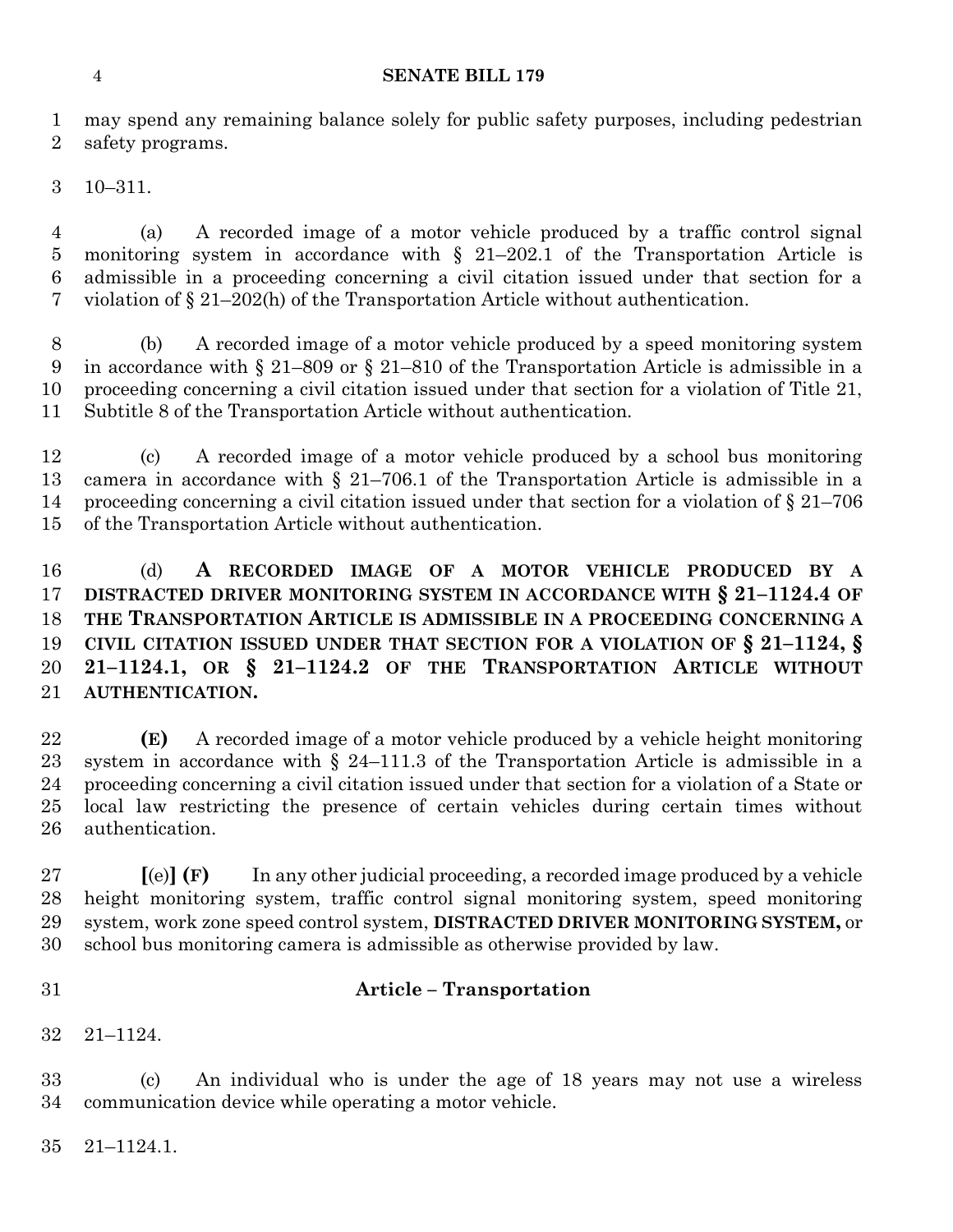(b) Subject to subsection (c) of this section, an individual may not use a text messaging device to write, send, or read a text message or an electronic message while operating a motor vehicle in the travel portion of the roadway.

21–1124.2.

 (c) The following individuals may not use a handheld telephone while operating a motor vehicle:

 (1) A driver of a Class H (school) vehicle that is carrying passengers and in motion; and

 (2) A holder of a learner's instructional permit or a provisional driver's license who is 18 years of age or older.

 (d) (1) This subsection does not apply to an individual specified in subsection (c) of this section.

 (2) A driver of a motor vehicle that is in motion may not use the driver's hands to use a handheld telephone other than to initiate or terminate a wireless telephone call or to turn on or turn off the handheld telephone.

**21–1124.4.**

 **(A) (1) IN THIS SECTION THE FOLLOWING WORDS HAVE THE MEANINGS INDICATED.**

**(2) "AGENCY" MEANS:**

# **(I) A LAW ENFORCEMENT AGENCY THAT IS AUTHORIZED TO ISSUE A CITATION FOR A VIOLATION OF THE MARYLAND VEHICLE LAW OR OF LOCAL TRAFFIC LAWS OR REGULATIONS; OR**

 **(II) FOR A MUNICIPAL CORPORATION THAT DOES NOT MAINTAIN A POLICE FORCE, AN AGENCY ESTABLISHED OR DESIGNATED BY THE MUNICIPAL CORPORATION TO IMPLEMENT THIS SUBTITLE USING DISTRACTED DRIVER MONITORING SYSTEMS IN ACCORDANCE WITH THIS SECTION.**

 **(3) "DISTRACTED DRIVER MONITORING SYSTEM" MEANS A DEVICE DESIGNED TO CAPTURE A RECORDED IMAGE OF A VIOLATION.**

 **(4) (I) "OWNER" MEANS THE REGISTERED OWNER OF A MOTOR VEHICLE OR A LESSEE OF A MOTOR VEHICLE UNDER A LEASE OF 6 MONTHS OR MORE.**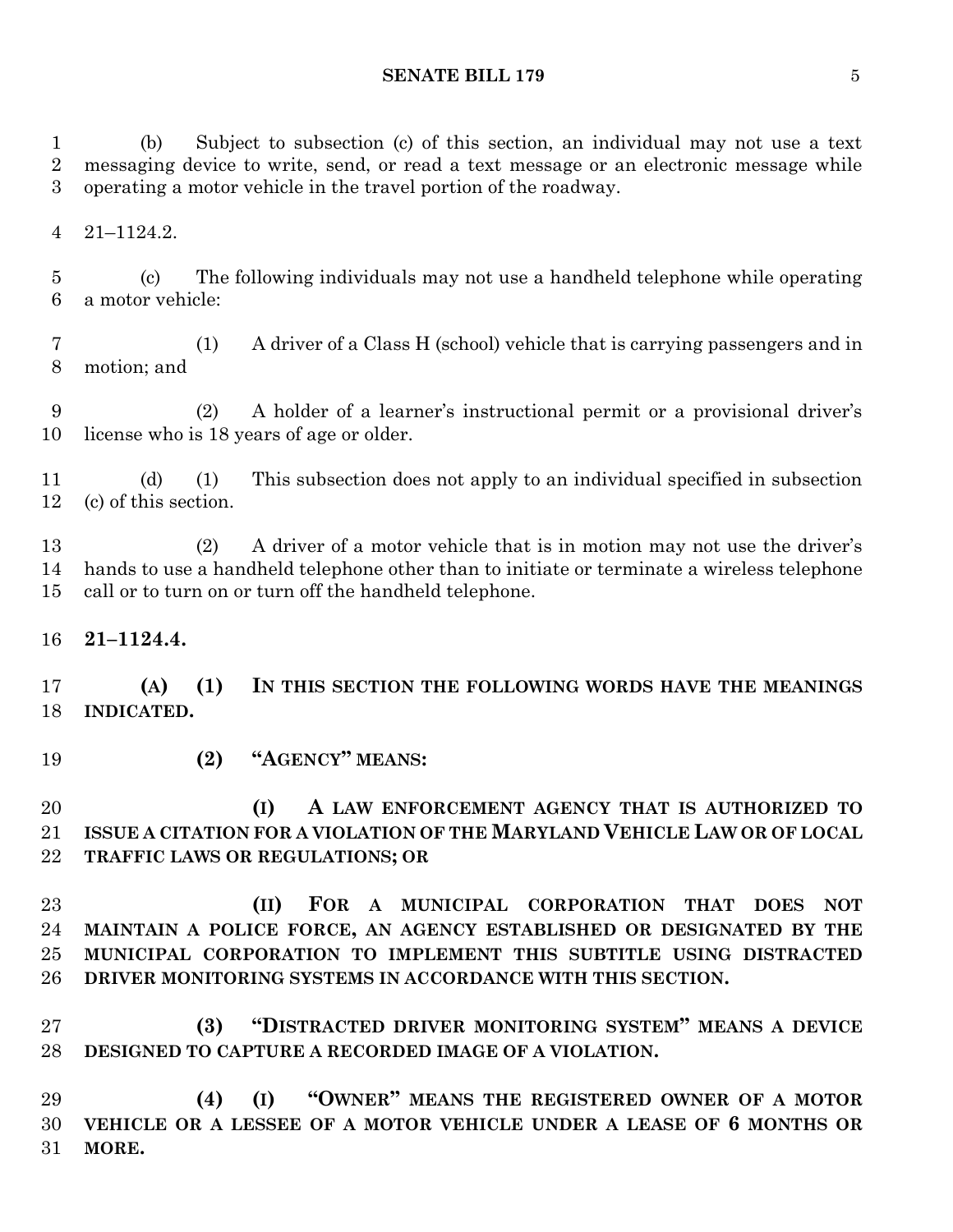|                                  | $\boldsymbol{6}$<br><b>SENATE BILL 179</b>                                                                                                                                                                                                                       |
|----------------------------------|------------------------------------------------------------------------------------------------------------------------------------------------------------------------------------------------------------------------------------------------------------------|
| $\mathbf{1}$                     | "OWNER" DOES NOT INCLUDE:<br>(II)                                                                                                                                                                                                                                |
| $\overline{2}$                   | 1.<br>A MOTOR VEHICLE LEASING COMPANY; OR                                                                                                                                                                                                                        |
| 3<br>$\overline{4}$              | 2.<br>A HOLDER OF A SPECIAL REGISTRATION PLATE<br>ISSUED UNDER TITLE 13, SUBTITLE 9, PART III OF THIS ARTICLE.                                                                                                                                                   |
| 5<br>6                           | "RECORDED IMAGE" MEANS IMAGES RECORDED<br>(5)<br>BY<br>$\mathbf{A}$<br>DISTRACTED DRIVER MONITORING SYSTEM:                                                                                                                                                      |
| 7                                | ON:<br>(I)                                                                                                                                                                                                                                                       |
| 8                                | 1.<br>TWO OR MORE PHOTOGRAPHS;                                                                                                                                                                                                                                   |
| 9                                | 2.<br>TWO OR MORE MICROPHOTOGRAPHS;                                                                                                                                                                                                                              |
| 10                               | 3.<br>TWO OR MORE ELECTRONIC IMAGES;                                                                                                                                                                                                                             |
| 11                               | <b>VIDEOTAPE; OR</b><br>4.                                                                                                                                                                                                                                       |
| 12                               | 5.<br>ANY OTHER MEDIUM; AND                                                                                                                                                                                                                                      |
| 13<br>14<br>15                   | (II)<br>SHOWING A MOTOR VEHICLE AND, ON AT LEAST ONE IMAGE<br>OR PORTION OF TAPE, CLEARLY IDENTIFYING THE REGISTRATION PLATE NUMBER<br>OF THE MOTOR VEHICLE.                                                                                                     |
| 16<br>17                         | (6) "VIOLATION" MEANS A VIOLATION OF $\S 21-1124$ , $\S 21-1124.1$ , OR<br>$§$ 21-1124.2 OF THIS SUBTITLE.                                                                                                                                                       |
| 18<br>19                         | (B) (1) SUBJECT TO PARAGRAPHS (2) THROUGH (5) OF THIS<br>SUBSECTION, AN AGENCY MAY USE DISTRACTED DRIVER MONITORING SYSTEMS:                                                                                                                                     |
| 20<br>$21\,$                     | (I)<br>ON HIGHWAYS MAINTAINED BY A LOCAL JURISDICTION, IF<br>AUTHORIZED BY THE GOVERNING BODY OF THE LOCAL JURISDICTION; OR                                                                                                                                      |
| 22<br>23                         | (II) ON STATE HIGHWAYS, IF AUTHORIZED BY THE STATE<br>HIGHWAY ADMINISTRATION.                                                                                                                                                                                    |
| 24<br>$25\,$<br>$26\,$<br>$27\,$ | A DISTRACTED DRIVER MONITORING SYSTEM MAY NOT BE USED<br>(2)<br>IN A LOCAL JURISDICTION UNDER THIS SECTION UNLESS ITS USE IS AUTHORIZED BY<br>THE GOVERNING BODY OF THE LOCAL JURISDICTION BY LOCAL LAW ENACTED<br>AFTER REASONABLE NOTICE AND A PUBLIC HEARING. |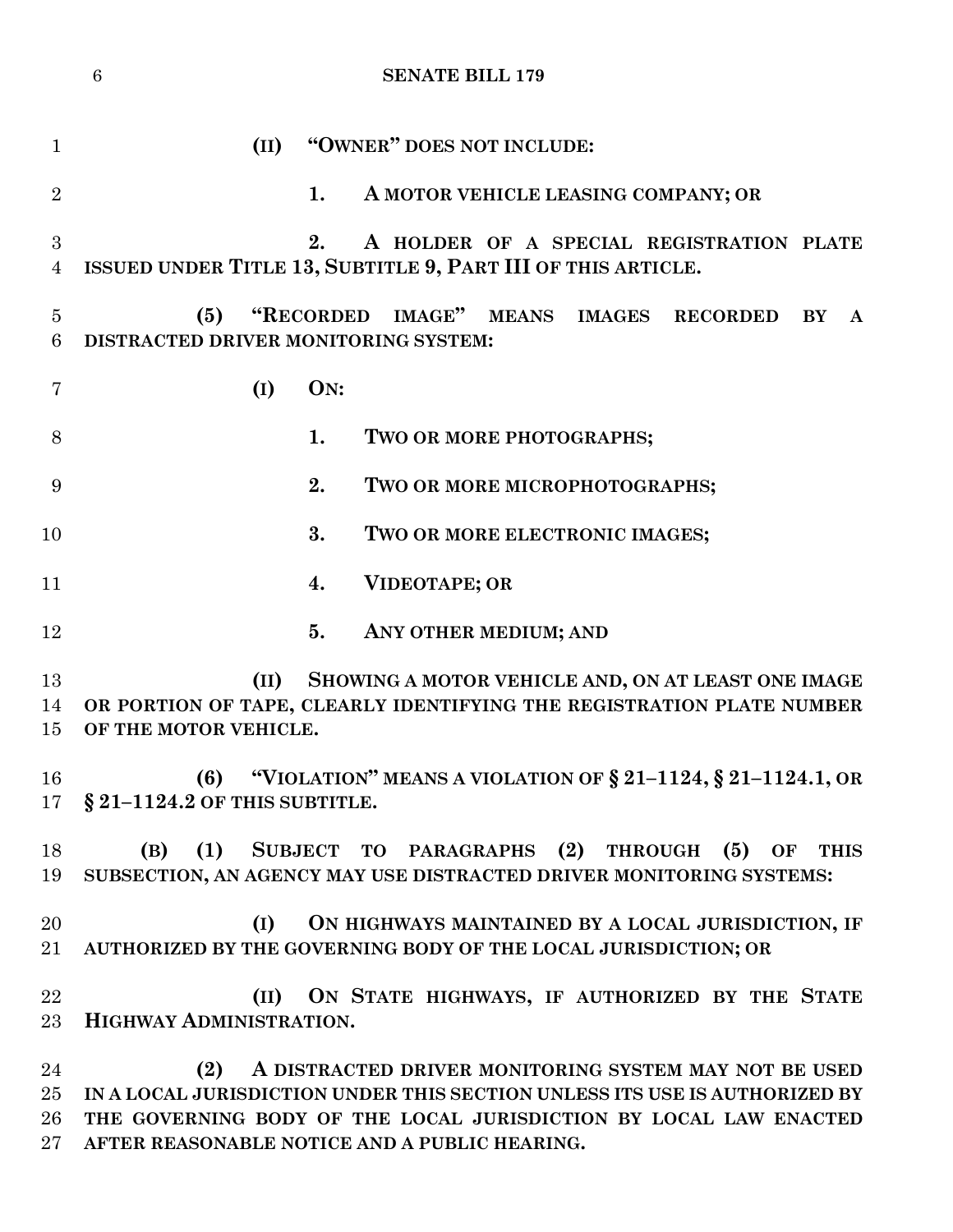**(3) BEFORE A COUNTY MAY USE A DISTRACTED DRIVER MONITORING SYSTEM ON STATE HIGHWAYS LOCATED WITHIN A MUNICIPAL CORPORATION, THE COUNTY SHALL:**

 **(I) OBTAIN APPROVAL OF THE STATE HIGHWAY ADMINISTRATION;**

 **(II) NOTIFY THE MUNICIPAL CORPORATION OF THE STATE HIGHWAY ADMINISTRATION'S APPROVAL OF THE USE OF A DISTRACTED DRIVER MONITORING SYSTEM ON THE STATE HIGHWAYS WITHIN THE MUNICIPAL CORPORATION; AND**

 **(III) GRANT THE MUNICIPAL CORPORATION 60 DAYS FROM THE DATE OF THE COUNTY'S NOTICE TO THE MUNICIPAL CORPORATION TO ENACT AN ORDINANCE AUTHORIZING THE MUNICIPAL CORPORATION INSTEAD OF THE COUNTY TO USE A DISTRACTED DRIVER MONITORING SYSTEM.**

 **(4) BEFORE BEGINNING USE OF DISTRACTED DRIVER MONITORING SYSTEMS, AN AGENCY SHALL PUBLISH NOTICE THAT THE AGENCY HAS ADOPTED THE USE OF DISTRACTED DRIVER MONITORING SYSTEMS ON ITS WEBSITE AND IN A NEWSPAPER OF GENERAL CIRCULATION IN THE JURISDICTION IN WHICH THE DISTRACTED DRIVING MONITORING SYSTEM WILL BE USED.**

 **(5) (I) A LOCAL JURISDICTION THAT USES A DISTRACTED DRIVER MONITORING SYSTEM SHALL PROMINENTLY PLACE SIGNS ON ROADS WITHIN THE LOCAL JURISDICTION PROVIDING NOTICE THAT DISTRACTED DRIVER MONITORING SYSTEMS ARE USED IN THE JURISDICTION.**

 **(II) THE STATE HIGHWAY ADMINISTRATION SHALL PLACE SIGNS PROMINENTLY PROVIDING NOTICE THAT DISTRACTED DRIVER MONITORING SYSTEMS ARE IN USE ON STATE HIGHWAYS.**

 **(C) A RECORDED IMAGE BY A DISTRACTED DRIVER MONITORING SYSTEM UNDER THIS SECTION INDICATING THAT THE DRIVER OF A MOTOR VEHICLE HAS COMMITTED A VIOLATION SHALL INCLUDE:**

**(1) AN IMAGE OF THE MOTOR VEHICLE;**

 **(2) AN IMAGE OF AT LEAST ONE OF THE MOTOR VEHICLE'S REGISTRATION PLATES;**

**(3) THE TIME AND DATE OF THE VIOLATION; AND**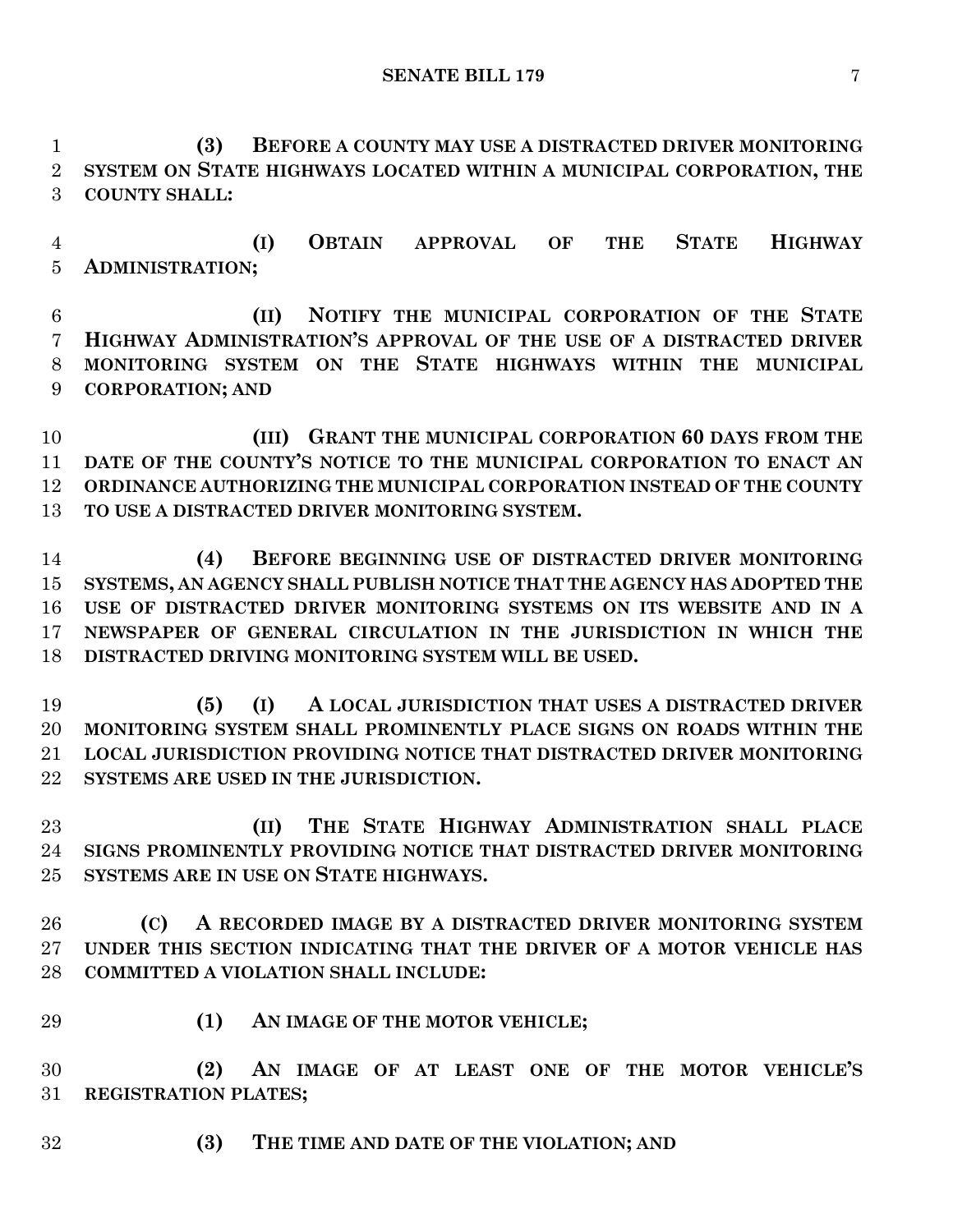**(4) TO THE EXTENT POSSIBLE, THE LOCATION OF THE VIOLATION. (D) (1) UNLESS THE DRIVER OF THE MOTOR VEHICLE RECEIVED A CITATION FROM A POLICE OFFICER AT THE TIME OF THE VIOLATION, THE OWNER OR, IN ACCORDANCE WITH SUBSECTION (G)(5) OF THIS SECTION, THE DRIVER OF A MOTOR VEHICLE IS SUBJECT TO A CIVIL PENALTY IF THE MOTOR VEHICLE IS RECORDED BY A DISTRACTED DRIVER MONITORING SYSTEM DURING THE COMMISSION OF A VIOLATION. (2) A CIVIL PENALTY UNDER THIS SUBSECTION MAY NOT EXCEED \$500. (3) FOR PURPOSES OF THIS SECTION, THE DISTRICT COURT SHALL PRESCRIBE: (I) A UNIFORM CITATION FORM CONSISTENT WITH SUBSECTION (E)(1) OF THIS SECTION AND § 7–302 OF THE COURTS ARTICLE; AND (II) A CIVIL PENALTY, WHICH SHALL BE INDICATED ON THE CITATION, TO BE PAID BY PERSONS WHO CHOOSE TO PREPAY THE CIVIL PENALTY WITHOUT APPEARING IN DISTRICT COURT. (E) (1) SUBJECT TO THE PROVISIONS OF PARAGRAPHS (2) THROUGH (5) OF THIS SUBSECTION, AN AGENCY SHALL MAIL TO THE OWNER LIABLE UNDER SUBSECTION (D) OF THIS SECTION A CITATION THAT SHALL INCLUDE: (I) THE NAME AND ADDRESS OF THE REGISTERED OWNER OF THE VEHICLE; (II) THE REGISTRATION NUMBER OF THE MOTOR VEHICLE INVOLVED IN THE VIOLATION; (III) THE VIOLATION CHARGED; (IV) TO THE EXTENT POSSIBLE, THE LOCATION OF THE VIOLATION; (V) THE DATE AND TIME OF THE VIOLATION; (VI) A COPY OF THE RECORDED IMAGE; (VII) THE AMOUNT OF THE CIVIL PENALTY IMPOSED AND THE**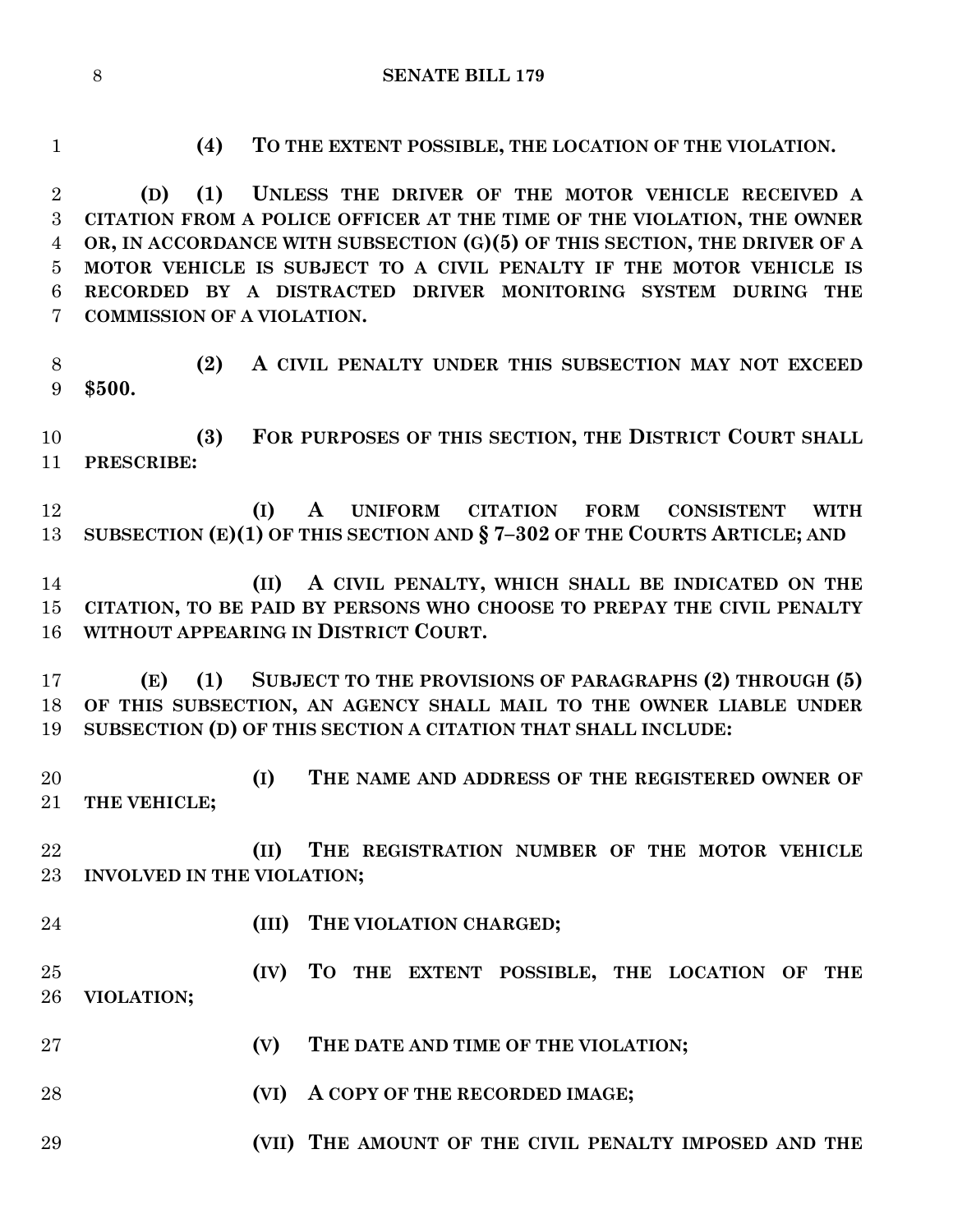| $\mathbf{1}$   | DATE BY WHICH THE CIVIL PENALTY MUST BE PAID;                             |
|----------------|---------------------------------------------------------------------------|
| $\overline{2}$ | (VIII) A SIGNED STATEMENT BY A TECHNICIAN EMPLOYED BY THE                 |
| 3              | AGENCY THAT, BASED ON THE INSPECTION OF THE RECORDED IMAGE, THE MOTOR     |
| 4              | VEHICLE WAS BEING OPERATED DURING THE COMMISSION OF A VIOLATION;          |
| $\overline{5}$ | A STATEMENT THAT THE RECORDED IMAGE IS EVIDENCE OF<br>(IX)                |
| 6              | A VIOLATION; AND                                                          |
| $\overline{7}$ | INFORMATION ADVISING THE PERSON ALLEGED TO BE<br>(X)                      |
| 8              | <b>LIABLE UNDER THIS SECTION:</b>                                         |
| 9              | OF THE MANNER AND TIME IN WHICH LIABILITY AS<br>1.                        |
| 10             | ALLEGED IN THE CITATION MAY BE CONTESTED IN THE DISTRICT COURT; AND       |
| 11             | 2.<br>THAT FAILURE TO PAY THE CIVIL PENALTY OR TO                         |
| 12             | CONTEST LIABILITY IN A TIMELY MANNER IS AN ADMISSION OF LIABILITY AND MAY |
| 13             | RESULT IN REFUSAL OR SUSPENSION OF THE MOTOR VEHICLE REGISTRATION.        |
| 14             | THE AGENCY MAY MAIL A WARNING NOTICE IN PLACE OF A<br>(2)                 |
| 15             | CITATION TO THE OWNER LIABLE UNDER SUBSECTION (D) OF THIS SECTION.        |
| 16             | BEFORE MAILING A CITATION TO A MOTOR VEHICLE<br>(3)<br>(I)                |
| 17             | RENTAL COMPANY LIABLE UNDER SUBSECTION (D) OF THIS SECTION, AN AGENCY     |
| 18             | SHALL MAIL A NOTICE TO THE MOTOR VEHICLE RENTAL COMPANY STATING THAT A    |
| 19             | CITATION WILL BE MAILED TO THE MOTOR VEHICLE RENTAL COMPANY UNLESS,       |
| 20             | WITHIN 45 DAYS AFTER RECEIVING THE NOTICE, THE MOTOR VEHICLE RENTAL       |
| 21             | <b>COMPANY PROVIDES THE AGENCY WITH:</b>                                  |
| 22             | A STATEMENT MADE UNDER OATH THAT STATES THE<br>1.                         |
| 23             | NAME AND LAST KNOWN MAILING ADDRESS OF THE INDIVIDUAL DRIVING OR          |
| 24             | RENTING THE MOTOR VEHICLE WHEN THE VIOLATION OCCURRED;                    |
| 25             | 2.<br>A.<br>A STATEMENT MADE UNDER OATH<br><b>THAT</b>                    |
| 26             | STATES THAT THE MOTOR VEHICLE RENTAL COMPANY IS UNABLE TO DETERMINE       |
| 27             | WHO WAS DRIVING OR RENTING THE VEHICLE AT THE TIME THE VIOLATION          |
| 28             | OCCURRED BECAUSE THE MOTOR VEHICLE WAS STOLEN AT THE TIME OF THE          |
| 29             | <b>VIOLATION; AND</b>                                                     |
| 30             | <b>B.</b><br>A COPY OF THE POLICE REPORT ASSOCIATED WITH                  |
| 31             | THE MOTOR VEHICLE THEFT CLAIMED UNDER ITEM A OF THIS ITEM; OR             |
| 32             | 3.<br>PAYMENT FOR THE PENALTY ASSOCIATED WITH THE                         |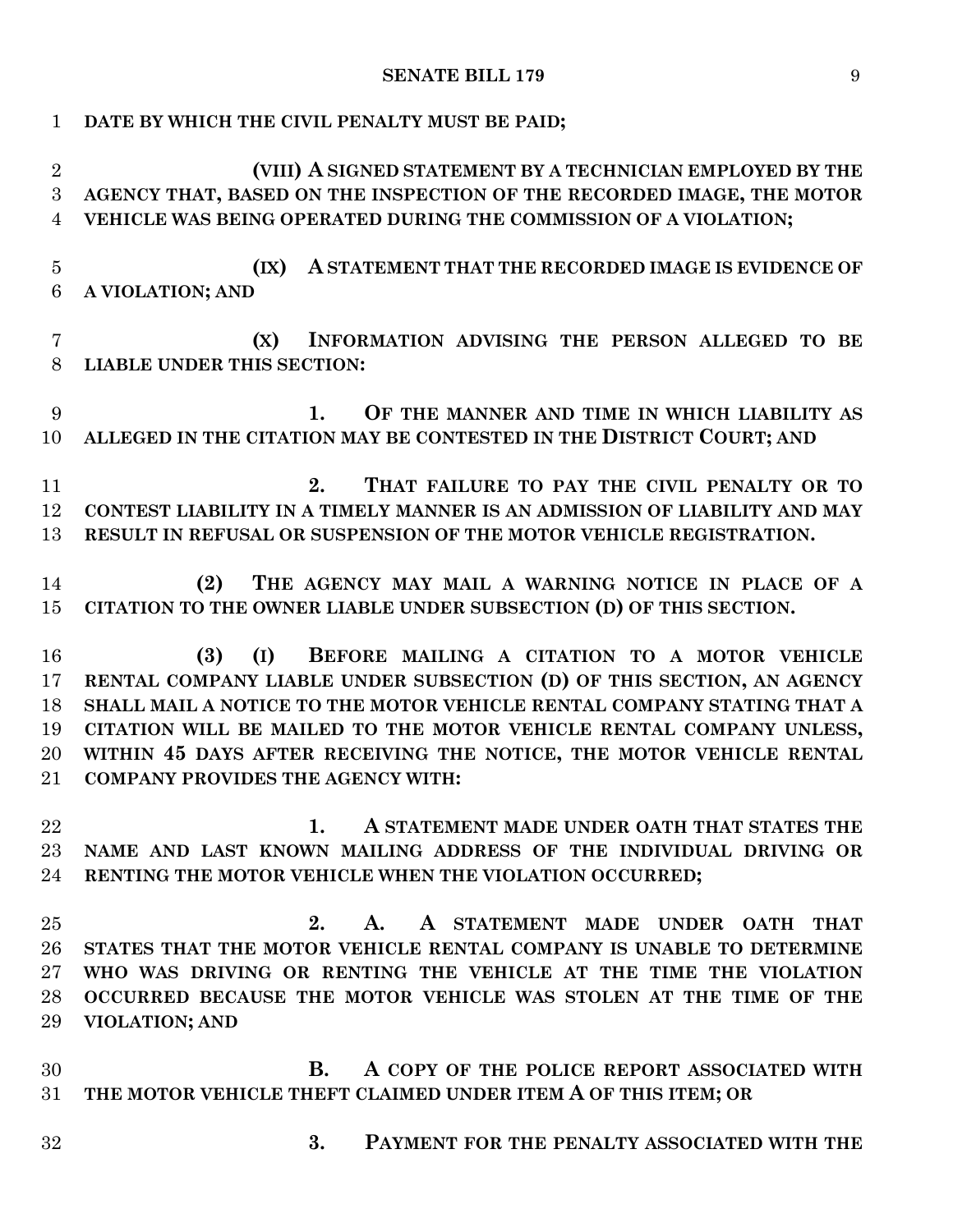**VIOLATION.**

 **(II) AN AGENCY MAY NOT MAIL A CITATION TO A MOTOR VEHICLE RENTAL COMPANY LIABLE UNDER SUBSECTION (D) OF THIS SECTION IF THE MOTOR VEHICLE RENTAL COMPANY COMPLIES WITH SUBPARAGRAPH (I) OF THIS PARAGRAPH.**

 **(4) EXCEPT AS PROVIDED IN PARAGRAPH (3) OF THIS SUBSECTION AND SUBSECTION (G)(5) OF THIS SECTION, A CITATION ISSUED UNDER THIS SECTION SHALL BE MAILED NOT LATER THAN 2 WEEKS AFTER THE ALLEGED VIOLATION.**

 **(5) A PERSON WHO RECEIVES A CITATION UNDER PARAGRAPH (1) OF THIS SUBSECTION MAY:**

 **(I) PAY THE CIVIL PENALTY IN ACCORDANCE WITH INSTRUCTIONS ON THE CITATION; OR**

**(II) ELECT TO STAND TRIAL FOR THE ALLEGED VIOLATION.**

 **(F) (1) A CERTIFICATE ALLEGING THAT A VIOLATION OCCURRED, SWORN TO OR AFFIRMED BY A DULY AUTHORIZED AGENT OF AN AGENCY, BASED ON THE INSPECTION OF A RECORDED IMAGE PRODUCED BY A DISTRACTED DRIVER MONITORING SYSTEM SHALL BE EVIDENCE OF THE FACTS CONTAINED IN THE CERTIFICATE AND SHALL BE ADMISSIBLE IN ANY PROCEEDING CONCERNING THE ALLEGED VIOLATION.**

 **(2) ADJUDICATION OF LIABILITY SHALL BE BASED ON A PREPONDERANCE OF EVIDENCE.**

 **(G) (1) THE DISTRICT COURT MAY CONSIDER IN DEFENSE OF A VIOLATION:**

 **(I) SUBJECT TO PARAGRAPH (2) OF THIS SUBSECTION, THAT THE MOTOR VEHICLE OR REGISTRATION PLATES OF THE MOTOR VEHICLE WERE STOLEN BEFORE THE VIOLATION OCCURRED AND WERE NOT UNDER THE CONTROL OR POSSESSION OF THE OWNER AT THE TIME OF THE VIOLATION;**

 **(II) SUBJECT TO PARAGRAPH (3) OF THIS SUBSECTION, EVIDENCE THAT THE PERSON NAMED IN THE CITATION WAS NOT OPERATING THE VEHICLE AT THE TIME OF THE VIOLATION; AND**

 **(III) ANY OTHER ISSUES AND EVIDENCE THAT THE DISTRICT COURT CONSIDERS PERTINENT.**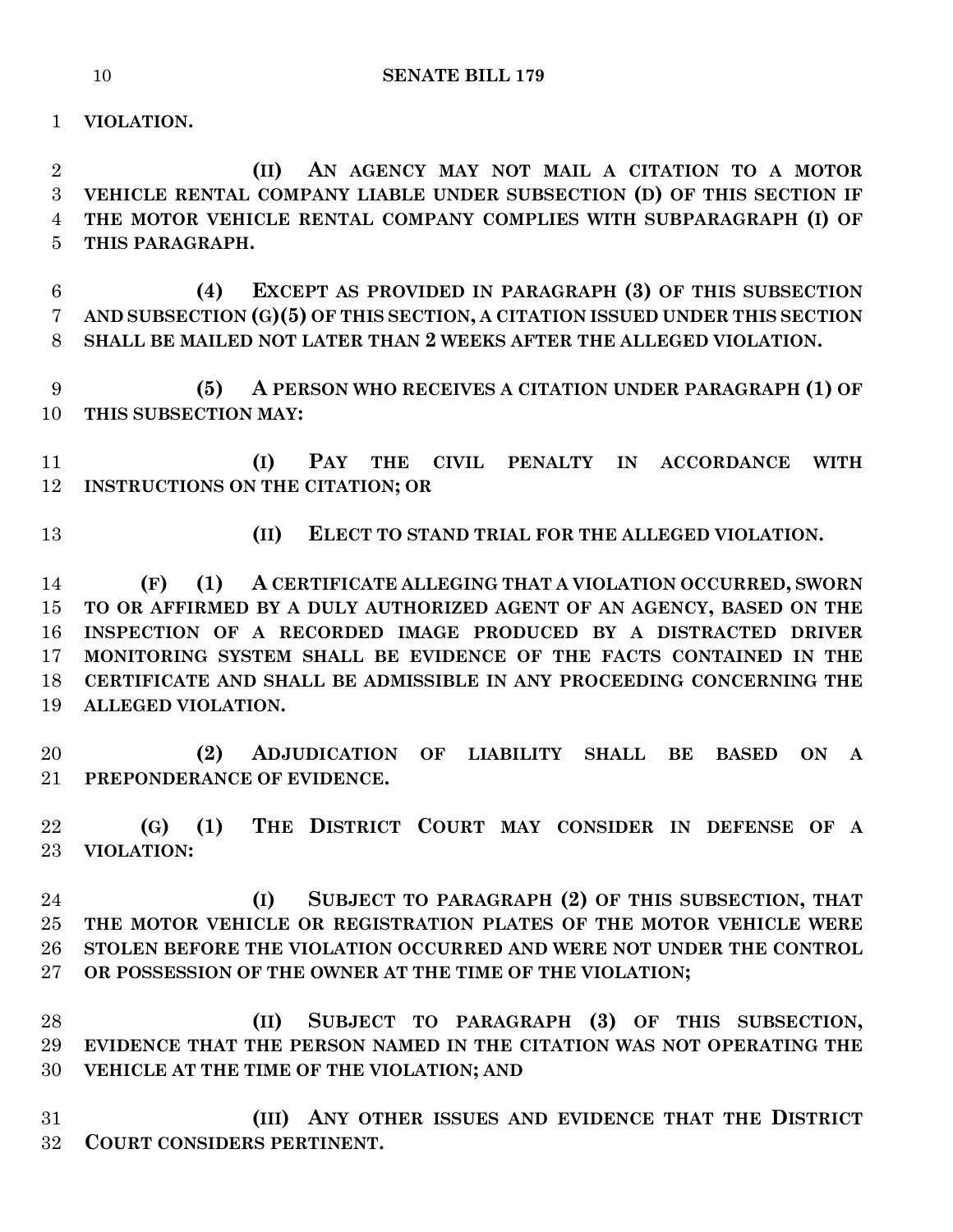**(2) TO DEMONSTRATE THAT THE MOTOR VEHICLE OR THE REGISTRATION PLATES WERE STOLEN BEFORE THE VIOLATION OCCURRED AND WERE NOT UNDER THE CONTROL OR POSSESSION OF THE OWNER AT THE TIME OF THE VIOLATION, THE OWNER MUST SUBMIT PROOF THAT A POLICE REPORT ABOUT THE STOLEN MOTOR VEHICLE OR REGISTRATION PLATES WAS FILED IN A TIMELY MANNER.**

 **(3) TO SATISFY THE EVIDENTIARY BURDEN UNDER PARAGRAPH (1)(II) OF THIS SUBSECTION, THE PERSON NAMED IN THE CITATION SHALL PROVIDE TO THE DISTRICT COURT EVIDENCE TO THE SATISFACTION OF THE DISTRICT COURT OF WHO WAS OPERATING THE VEHICLE AT THE TIME OF THE VIOLATION, INCLUDING, AT A MINIMUM, THE OPERATOR'S NAME AND CURRENT ADDRESS.**

 **(4) (I) THE PROVISIONS OF THIS PARAGRAPH APPLY ONLY TO A CITATION THAT INVOLVES A CLASS E (TRUCK) VEHICLE WITH A REGISTERED GROSS WEIGHT OF 26,001 POUNDS OR MORE, CLASS F (TRACTOR) VEHICLE, CLASS G (TRAILER) VEHICLE OPERATED IN COMBINATION WITH A CLASS F (TRACTOR) VEHICLE, OR CLASS P (PASSENGER BUS) VEHICLE.**

 **(II) TO SATISFY THE EVIDENTIARY BURDEN UNDER PARAGRAPH (1)(II) OF THIS SUBSECTION, THE PERSON NAMED IN A CITATION DESCRIBED UNDER SUBPARAGRAPH (I) OF THIS PARAGRAPH MAY PROVIDE TO THE DISTRICT COURT A LETTER, SWORN TO OR AFFIRMED BY THE PERSON AND MAILED BY CERTIFIED MAIL, RETURN RECEIPT REQUESTED, THAT:**

 **1. STATES THAT THE PERSON NAMED IN THE CITATION WAS NOT OPERATING THE VEHICLE AT THE TIME OF THE VIOLATION; AND**

 **2. PROVIDES THE NAME, ADDRESS, AND DRIVER'S LICENSE IDENTIFICATION NUMBER OF THE PERSON WHO WAS OPERATING THE VEHICLE AT THE TIME OF THE VIOLATION.**

 **(5) (I) IF THE DISTRICT COURT FINDS THAT THE PERSON NAMED IN THE CITATION WAS NOT OPERATING THE VEHICLE AT THE TIME OF THE VIOLATION OR RECEIVES EVIDENCE UNDER PARAGRAPH (4)(II)2 OF THIS SUBSECTION IDENTIFYING THE PERSON DRIVING THE VEHICLE AT THE TIME OF THE VIOLATION, THE CLERK OF THE COURT SHALL PROVIDE TO THE AGENCY ISSUING THE CITATION A COPY OF ANY EVIDENCE SUBSTANTIATING WHO WAS OPERATING THE VEHICLE AT THE TIME OF THE VIOLATION.**

 **(II) ON THE RECEIPT OF SUBSTANTIATING EVIDENCE FROM THE DISTRICT COURT UNDER SUBPARAGRAPH (I) OF THIS PARAGRAPH, THE**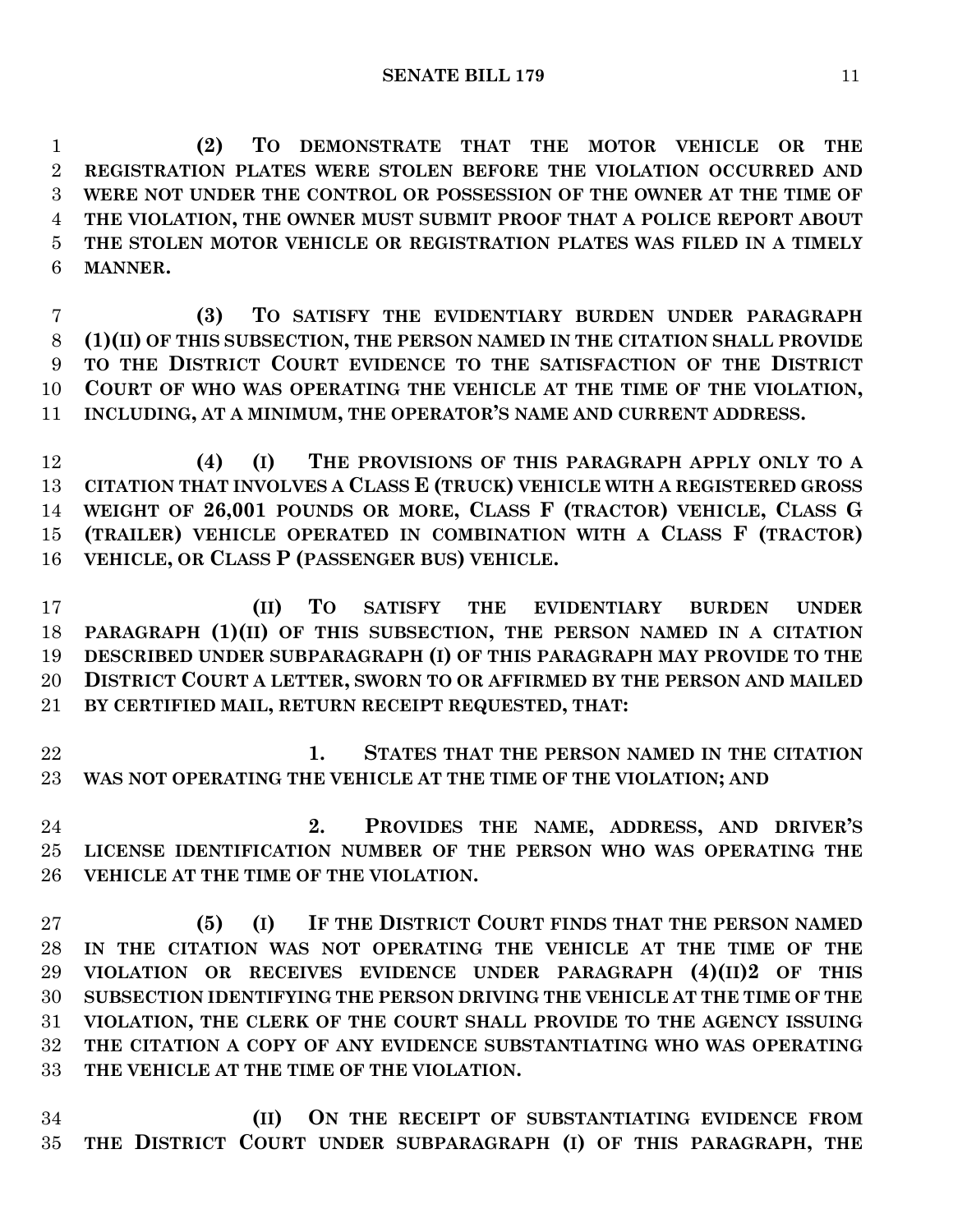**AGENCY MAY ISSUE A CITATION AS PROVIDED IN SUBSECTION (E) OF THIS SECTION TO THE PERSON WHO THE EVIDENCE INDICATES WAS OPERATING THE VEHICLE AT THE TIME OF THE VIOLATION.**

 **(III) A CITATION ISSUED UNDER SUBPARAGRAPH (II) OF THIS PARAGRAPH SHALL BE MAILED NOT LATER THAN 2 WEEKS AFTER RECEIPT OF THE EVIDENCE FROM THE DISTRICT COURT.**

 **(H) IF THE CIVIL PENALTY IS NOT PAID AND THE VIOLATION IS NOT CONTESTED, THE ADMINISTRATION MAY REFUSE TO REGISTER OR REREGISTER OR MAY SUSPEND THE REGISTRATION OF THE MOTOR VEHICLE.**

 **(I) A VIOLATION FOR WHICH A CIVIL PENALTY IS IMPOSED UNDER THIS SECTION:**

 **(1) IS NOT A MOVING VIOLATION FOR THE PURPOSE OF ASSESSING POINTS UNDER § 16–402 OF THIS ARTICLE AND MAY NOT BE RECORDED BY THE ADMINISTRATION ON THE DRIVING RECORD OF THE OWNER OR DRIVER OF THE VEHICLE; AND**

 **(2) MAY NOT BE CONSIDERED IN THE PROVISION OF MOTOR VEHICLE INSURANCE COVERAGE.**

 **(J) IN CONSULTATION WITH LAW ENFORCEMENT AGENCIES, THE CHIEF JUDGE OF THE DISTRICT COURT SHALL ADOPT PROCEDURES FOR THE ISSUANCE OF CITATIONS, TRIALS FOR VIOLATIONS, AND THE COLLECTION OF CIVIL PENALTIES IMPOSED UNDER THIS SECTION.**

 **(K) (1) AN AGENCY OR AN AGENT OR CONTRACTOR DESIGNATED BY THE AGENCY SHALL ADMINISTER AND PROCESS CIVIL CITATIONS ISSUED UNDER THIS SECTION IN COORDINATION WITH THE DISTRICT COURT.**

 **(2) IF A CONTRACTOR IN ANY MANNER OPERATES A SPEED MONITORING SYSTEM OR ADMINISTERS OR PROCESSES CITATIONS GENERATED BY A DISTRACTED DRIVER MONITORING SYSTEM ON BEHALF OF A LOCAL JURISDICTION, THE CONTRACTOR'S FEE MAY NOT BE CONTINGENT ON A PER–TICKET BASIS ON THE NUMBER OF CITATIONS ISSUED OR PAID.**

 **(3) (I) EXCEPT IN RESPONSE TO A VALID SUBPOENA OR COURT ORDER, A PERSON UNDER CONTRACT WITH AN AGENCY TO ADMINISTER AND PROCESS CIVIL CITATIONS ISSUED UNDER THIS SECTION MAY NOT DISPLAY, SEND, TRANSMIT, OR OTHERWISE SHARE AN IMAGE OR VIDEO RECORDED BY A DISTRACTED DRIVER MONITORING SYSTEM THAT DEPICTS THE DRIVER OR ANY**